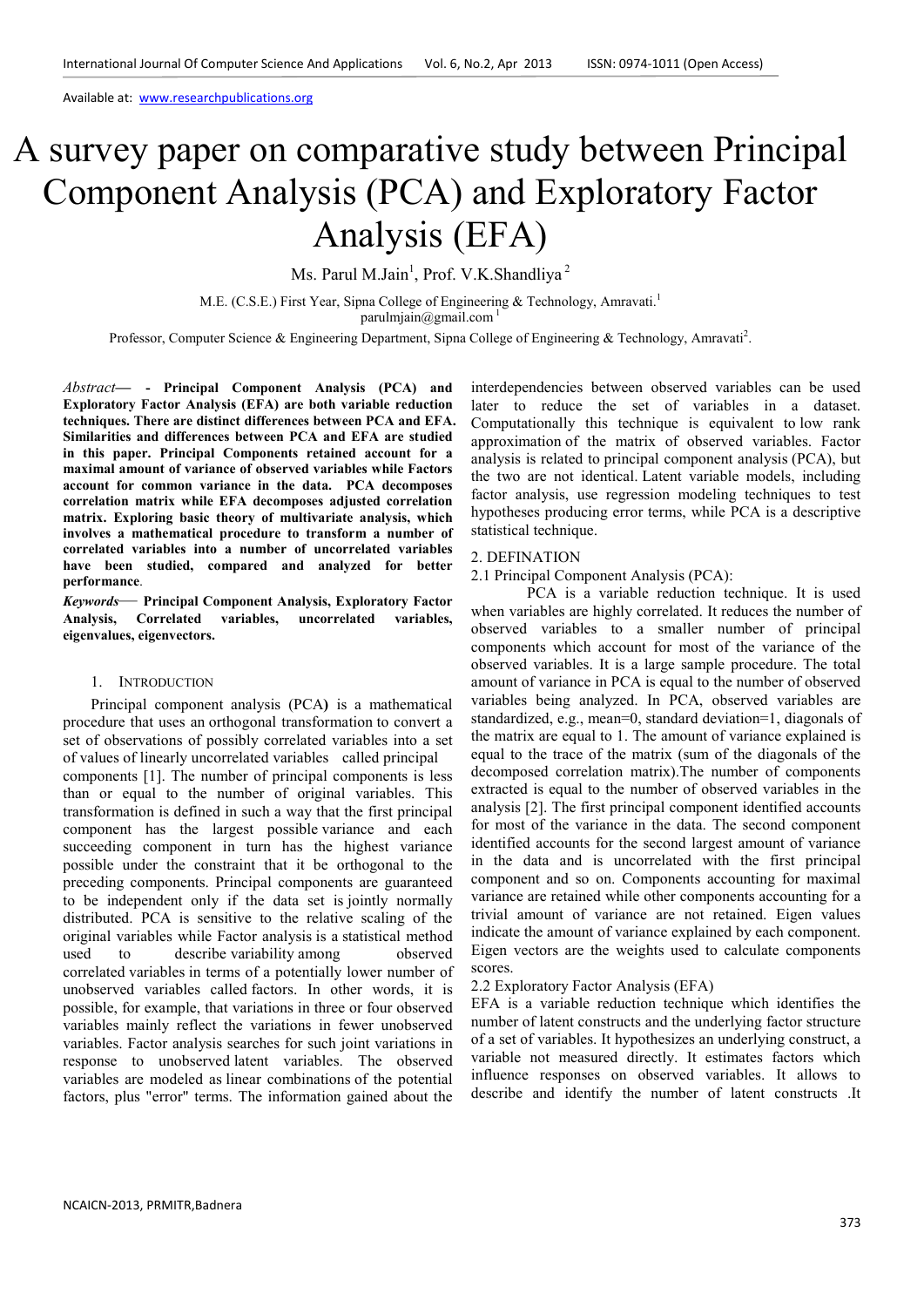Available at: www.researchpublications.org

includes unique factors, error due to unreliability in measurement [3]. It traditionally has been used to explore the possible underlying factor structure of a set of measured variables without imposing any preconceived structure on the outcome.

3. Difference between Principal Component Analysis and Exploratory Factor Analysis

Principal Components retained account for a maximal amount of variance of observed variables. Exploratory factor analysis account for common variance in the data.PCA decomposes correlation matrix while EFA decomposes adjusted correlation matrix. In PCA ones are on the diagonals of the correlation matrix while in EFA diagonals of correlation matrix are adjusted with unique factors [4].PCA minimizes sum of squared perpendicular distance to the component axis while EFA estimates factors which influence responses on observed variables. In PCA component scores are a linear combination of the observed variables weighted by Eigen vectors while in EFA observed variables are linear combinations of the underlying and unique factors.PCA decomposes a correlation matrix with ones on the diagonals. The amount of variance is equal to the trace of the matrix, the sum of the diagonals, or the number of observed variables in the analysis. PCA minimizes the sum of the squared perpendicular distance to the component axis. Principal components retained account for a maximal amount of variance. The component score is a linear combination of observed variables weighted by eigenvectors. Component scores are a transformation of observed variables,

 $(C1 = b11x1 + b12x2 + b13x3 + ...)$ 

The PCA Model is  $Y = XB$  Where Y is a matrix of observed variables X is a matrix of scores on components B is a matrix of eigenvectors (weights)

EFA decomposes an adjusted correlation matrix. The diagonals have been adjusted for the unique factors. The amount of variance explained is equal to the trace of the matrix, the sum of the adjusted diagonals or communalities. Factors account for common variance in a data set. Squared multiple correlations (SMC) are used as communality estimates on the diagonals. Observed variables are a linear combination of the underlying and unique factors. Factors are estimated,  $(X1 = b1F1 + b2F2 + ...$  e1 where e1 is a unique factor). The EFA Model is  $Y = Xb + E$  Where, Y is a matrix of measured variables X is a matrix of common factors b is a matrix of weights (factor loadings) E is a matrix of unique factors, error variation

#### 4. Principal Component Analysis Methods

.

Two types of methods have been used for PCA. Firstly, there are the more conventional matrix methods, in which all the data are used to estimate the Variancecovariance structure and express it in a matrix. In practice this usually means that the matrix is diagonalized using some numerical technique such as singular value decomposition (SVD) [5]. The second type is data method since they work directly with the data. This approach is suitable for real-time applications or for very high dimensional problems where the computational expense is an important consideration. Neural networks with Hebbian learning have been proposed for adaptive PCA. Simple PCA which is a faster method that does not require learning parameters has also been developed. In matrix method the goal is to find the eigenvectors of the covariance matrix. These eigenvectors correspond to the directions of the principal components of the original data; their statistical significance is given by their corresponding eigenvalues.

## 5. Exploratory Factor Analysis **Methods**

Exploratory factor analysis (EFA) is generally used to discover the factor structure of a measure and to examine its internal reliability [6]. EFA is often recommended when researchers have no hypotheses about the nature of the underlying factor structure of their measure. Exploratory factor analysis has three methods: (1) decide the number of factors, (2) choosing an extraction method, (3) choosing a rotation method.

## 5.1. DECIDING THE NUMBER OF FACTORS

The most common approach to deciding the number of factors is to generate a scree plot. The scree plot is a two dimensional graph with factors on the x-axis and eigenvalues on the y-axis [7]. Eigenvalues are produced by a process called principal components analysis (PCA) and represent the variance accounted for by each underlying factor. They are not represented by percentages but scores that total to the number of items. A 12-item scale will theoretically have 12 possible underlying factors; each factor will have an eigenvalue that indicates the amount of variation in the items accounted for by each factor. If a first factor has an eigenvalue of 3.0, it accounts for 25% of the variance  $(3/12=25)$ . The total of all the eigenvalues will be 12 if there are 12 items, so some factors will have smaller eigenvalues. They are typically arranged in a scree plot in descending order



like the following fig no 1.

Fig no. 1 5.2. FACTOR EXTRACTION

Once the number of factors is decided the researcher runs another factor analysis to get the loadings for each of the